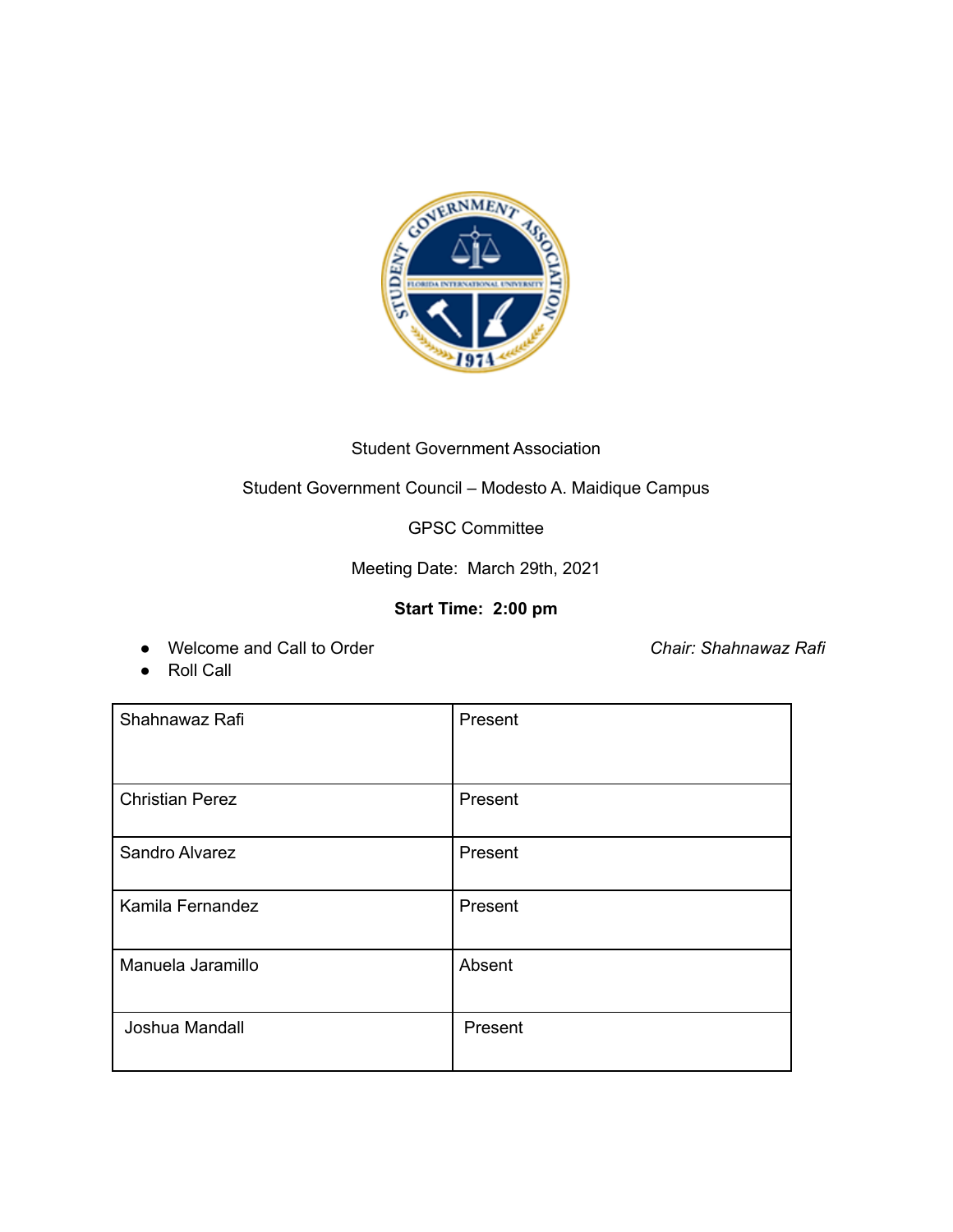**● Open Forum** -

**● Old Business -**

**● New Business**

- 1. GSAW Preparation
- Last week Rafi, Christian, and Sandro from GPSC along with a few GAB members (Heba, Abhijeet) helped to create goodie bag preparations.
- 200 goodie bags were created. 110 for MMC campus and 50 goodie bags for engineering, and 40 for BBC campus.
- Goodie bags are stored in the SGA office and only require transportation to the appropriate campuses.
- We can place some of the goodie bags into a shuttle bus that heads over to BBC campus. Giveaways for SGA. Someone can pick it up at the bus stop.
- The first shuttle starts at 7 AM and the last shuttle leaves at 11 PM from each campus. Anytime before 4 o clock.
- Rafi can place the goodie bags on the 1 PM shuttle. BBC official will receive the giveaway at 2 PM.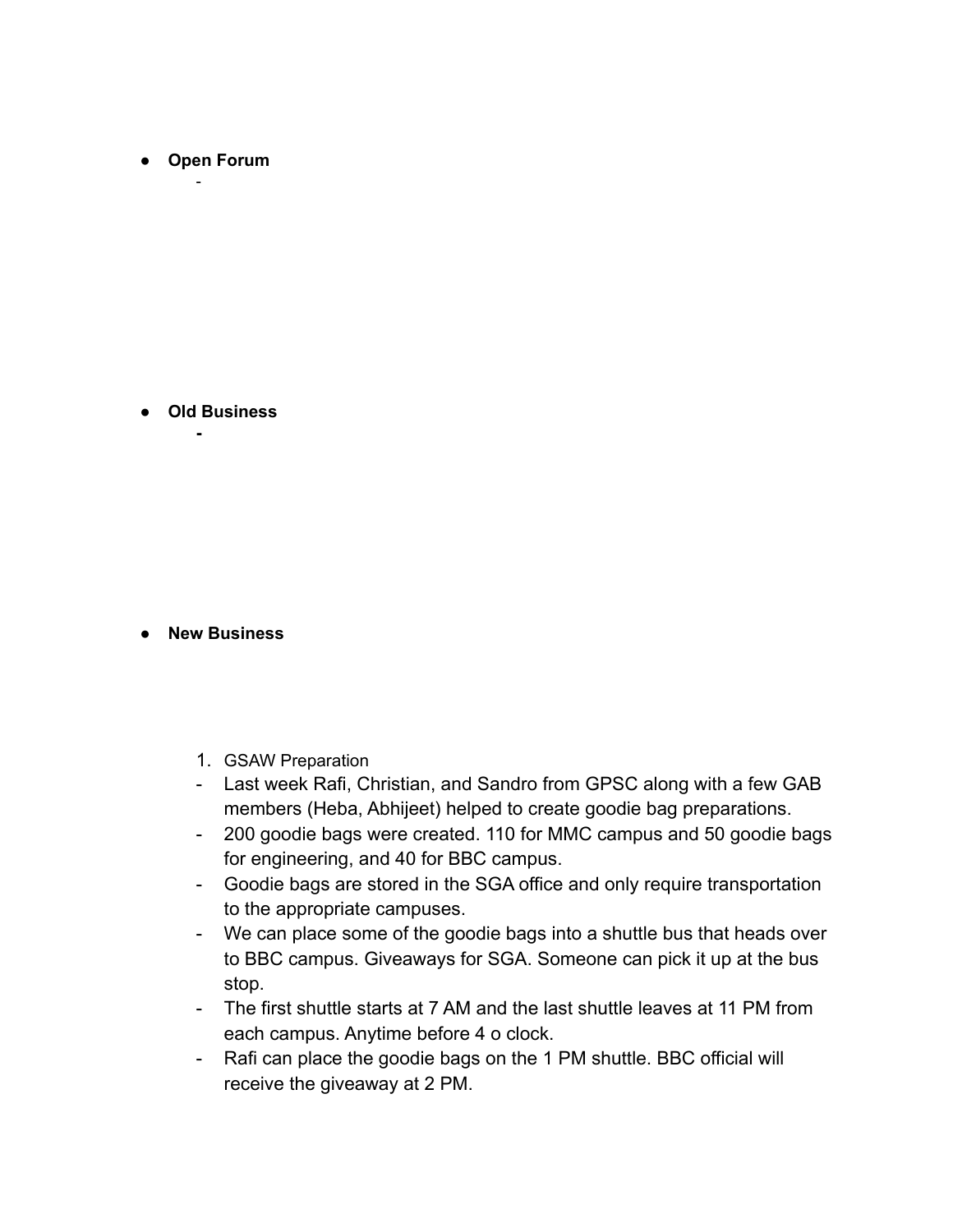- We have booked giveaways at MMC at the GC lawns and at the BBC campus we have tables reserved outside the Wolfson building.
- Two graduate students Laura Garcia and Maureen Thompson along with Christian will be at BBC. The stuff will be on the third floor of BBC with Larissa.
- Abhijeet will store the giveaways at his lab at EC. He will be able to pick up the giveaway this coming Wednesday from 12 PM to 3:30 PM. Around 1 PM he will make the pickup.
- The ticket must be placed in order for the facilities department to deal with sanitation issues.
- The ticket will be made on the myFacilities portal.
- Facilities must come and clean the space where our tables are being kept.
- This is a mandatory requirement after each event.
- Teresa will speak with Silvana to find out how to pay for the charge with the GPSC activity number.
- Teresa will follow up and contact the facilities department to see if they could clean up without charging us a fee.
- It should be a direct bill and a smart bill linked to the engineering campus.
- We will communicate with the staff over there to see if we can do it.
- We will follow up with this over the week. Updates from Joshua
	- We are going to assign judgement across three sessions and these judgements need to be password protected on a google doc or sheet.
	- The shared google drive can have a separate file that will be password protected. Each moderator can open up the sheet for each section.
	- A schedule must be created so that we have an order and a set piece of agenda items.
	- This needs to be created for each of the four sessions.
	- In each specific folder, each judge will have a separate google sheet and each of these three docs need to be linked to a master google doc.
	- The rubric that Rafi sent out will be placed in each of the separate sheets for each judge.
	- At the end of each session the scores will be automatically updated in a google file.
	- You can place a rubric at the top of each sheet.
	- At the end of the day we need to have the flyer ready.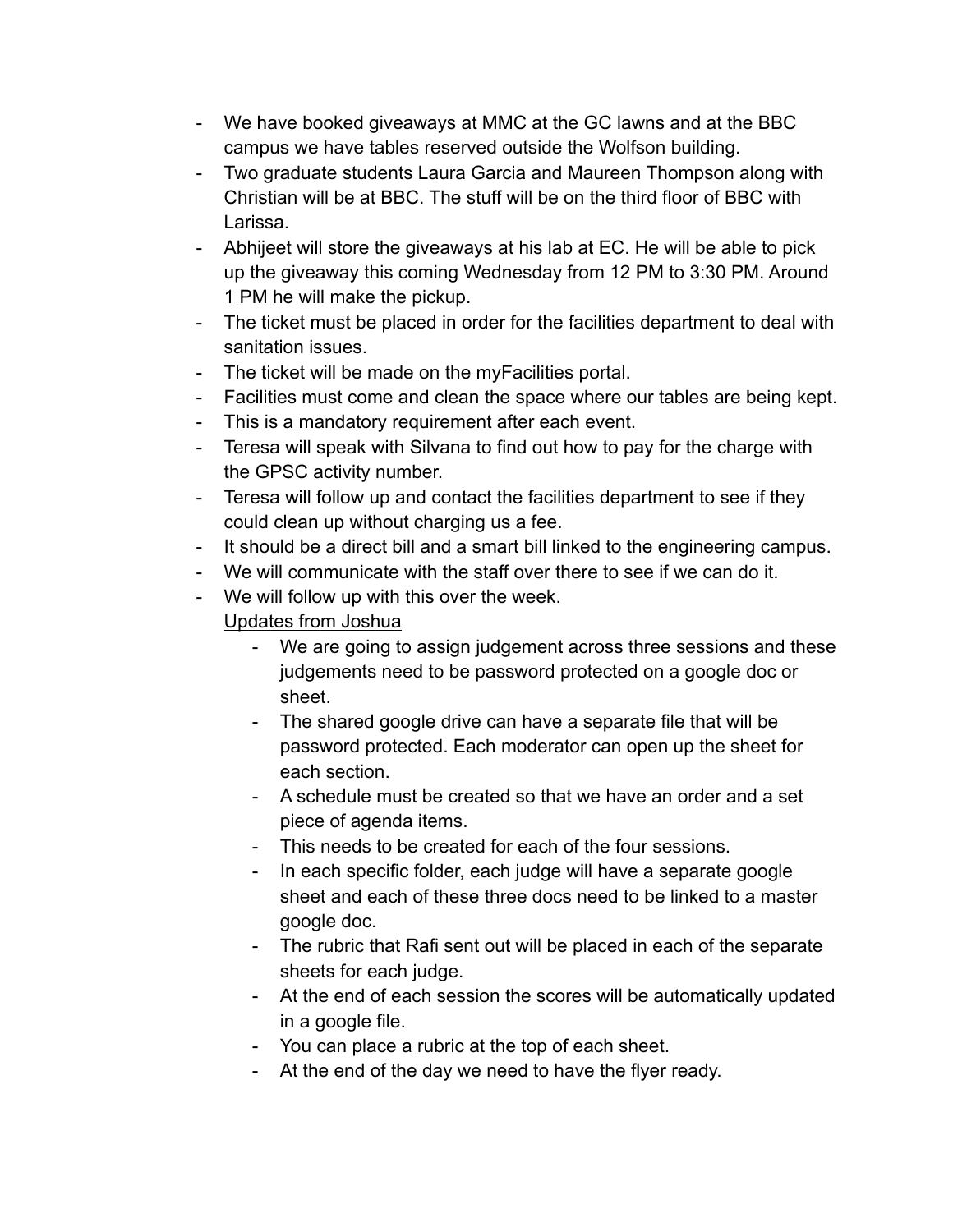- The main registration link was sent out and moderators/judges were given their own separate link.
- The initial registration link was the registration link for you to be locked in as a moderator.
- The in-between period we will have a 30 minute time to set up for everyone.
- Very similar to a theater shift with extended breaks between each session.
- We will be receiving the list of judges this week.
- The moderator at worst would have to pull them in as co-panelists.
- Rafi will share all the judges names and see which moderators are all on a session.
- Michelle hired IT to help with the moderators and the judges.
- In a webinar there is no break, we must create a slide that says we're on a thirty minute break.
	- ….. End of Joshua comments
- Kamila can use the TA orientation slides from the GPSC powerpoint.
- We will create a slide for the intermittent periods of GSAW.
- Teresa wants to make a combined idea for the insertion of the slide for each break during the symposium.
- 30 seconds for each slide and repeat the presentation during the period.
- We can review after GSAW possible ideas for the new presentation on the GPSC website. Goal is to make the powerpoint more "appealing"
- Rafi will provide Michelle with all the names of the judges and the participants according to their time slots.
- We will review how many individuals have registered for each of the sessions on the go.fiu.edu pages.
- Michelle will be on and off the GSAW scholarly forum but we should all be good.
- The poster tubes will be available for our team next year.
- The giveaways will be distributed on April 8th from 9 AM to 12 PM.
- The date that we have agreed upon the plaque is April 2nd.